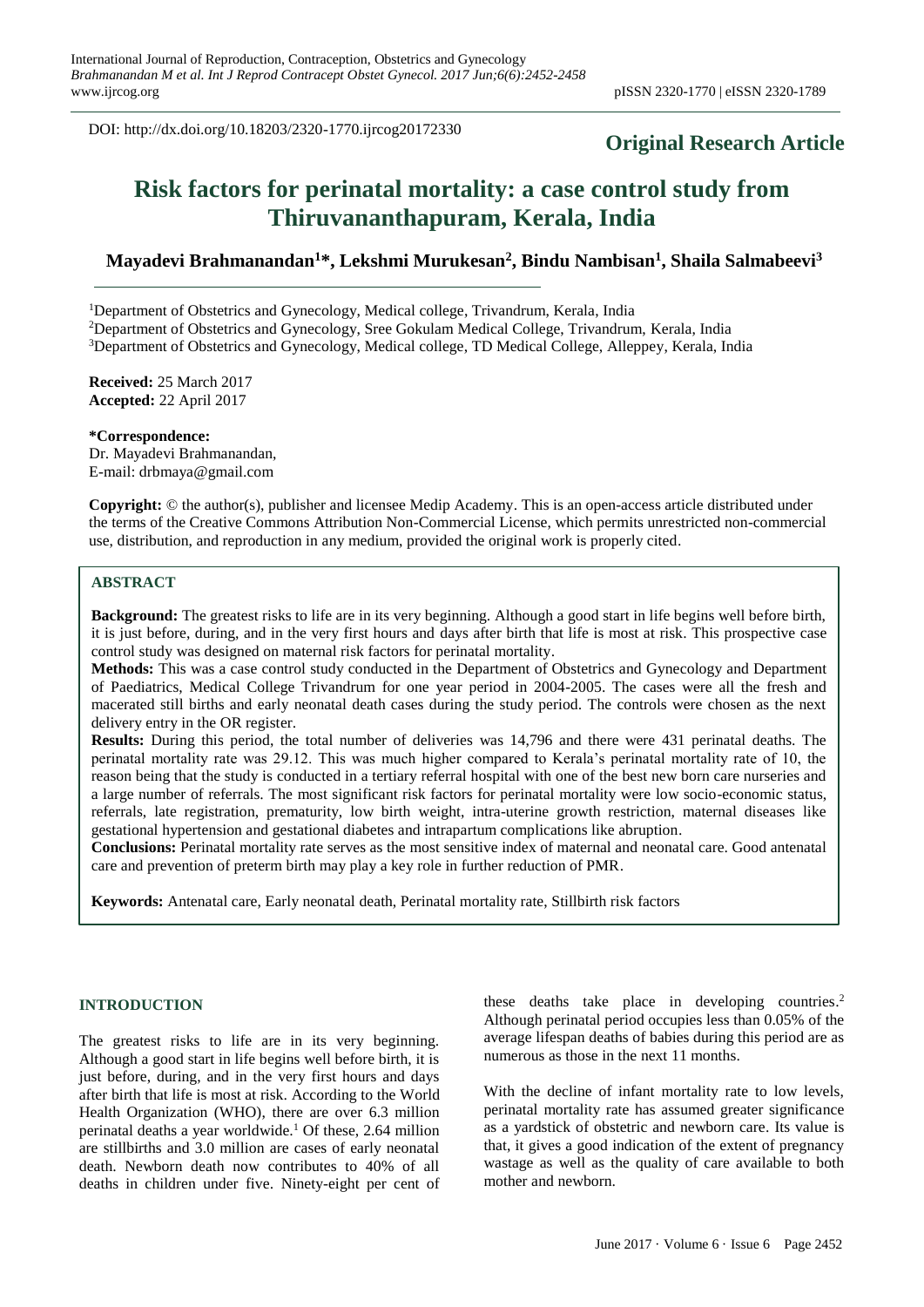Perinatal mortality rate is calculated from the number of still-births and early neonatal deaths (those occurring in the first week of life) per 1000 total births (live births and still-births).

Definition of PNMR =Late fetal deaths ≥28 weeks+early NND within 7 days/Live births >1000 grams at birth. This definition follows the recommendations of the WHO in the tenth and ninth revisions of international classification of diseases. The vast majority of global perinatal deaths occur in the low- and middle-income countries. According to the 2014 SOIN report, the national PMR is 28/1000 (still-births 5/1000, early neonatal 23/1000) with marked inter-state variability (e.g. Kerala  $10/1000$  and Odisha  $37/1000$ .<sup>3</sup> The currently prevalent maternal factors resulting in increased perinatal loss include adolescent pregnancies, maternal undernutrition, poor socioeconomic status, irondeficiency anemia and other micro-nutrient deficiencies, inter-pregnancy intervals <12 months or >60 months, lack of antenatal care, maternal infections, pre-eclampsia and type-2 diabetes. The three major causes of neonatal deaths are complications from preterm birth (35%), infections (33%), and intra-partum related conditions or birth asphyxia (20%).<sup>3</sup>

# **METHODS**

This was a clinical, non-interventional, case control study. The ratio of cases to controls was adjusted at 1:1. Patients delivered in SAT Hospital, Thiruvananthapuram with perinatal mortality and their controls were the study population. A period of one year between 2004-2005 was taken for the study.

# *Inclusion criteria*

Those cases with perinatal losses which were included in the study, were babies with body weight above 1000 grams or gestational age above 28 weeks of gestation. The control was selected from those cases without perinatal loss, which comes next to each perinatal mortality case, in the labour register, at random.

# *Exclusion criteria*

Birth weight <1 kg and Gestational age <28 weeks were excluded. Data was collected by using pre-designed questionnaire. It included a detailed history of the patient with special reference to socio-demographic factors like age, place of residence, occupation, educational status and family's income. Medical complications like heart disease, hypertensive disease, diabetes, jaundice and other diseases were taken into account. Obstetrical factors like parity, history of adverse perinatal outcome in the past, history of infertility, previous caesarean section, oligamnios, polyhydramnios, and growth restriction were considered. Details of labour and delivery like type of labour induction, type of presentation at delivery, type of anaesthesia used, colour of amniotic fluid, intra-partum problems are given special importance. Regarding the newborn, sex, body weight and APGAR are noted. Fetal factors like congenital anomalies were also considered in the study. Cause of perinatal death is analysed in detail. Care is taken to know whether the clinical condition in the mother is the cause for perinatal mortality. In this study, PMR is to mean the number of stillbirths starting from 28 weeks of gestation plus neonatal deaths in the first week of life per 1000 total births (PMR-I).

A newborn delivered with signs of life and died before the first week of life were counted as ENNDs. Gestational age was determined either from last normal menstrual period or from ultrasound report. Amenorrhea of 9 months was approximated to 40 weeks' gestation. The data was entered, coded and analyzed using SPSS version 16.0 computer software program. Binary logistic regression analysis was done at two stages-first for total cases (perinatal mortality) and then sub-group analysis for stillbirths and ENNDs with fixed controls. P-value < 0.05 was taken as statistically significant. Relevant information's were collected and Data was analyzed by using appropriate computer software. Ethical approval and clearance was obtained from the Human Ethical Committee, Medical College, Trivandrum.

# **RESULTS**

During this period, the total number of deliveries were14,796 and there were 431 perinatal deaths. The perinatal mortality rate was 29.12. There were 202 macerated stillbirths, 50 fresh still births and 179 early neonatal death (Table 1).

#### **Table 1: Perinatal death at a glance.**

| <b>Parameters</b>        | <b>Number</b> |         |
|--------------------------|---------------|---------|
| Total live births        | 14,796        |         |
| <b>IUD</b>               | 202           | 47.12 % |
| Still birth              | 50            | 11.68 % |
| Early neonatal death     | 179           | 41.2 %  |
| Total perinatal deaths   | 431           |         |
| Perinatal mortality rate | 29.12         |         |

#### **Table 2: Causes/risk factors of early neonatal death.**

| <b>Causes</b>                      | <b>Number</b> |       |  |
|------------------------------------|---------------|-------|--|
| <b>Prematurity</b>                 | 79            |       |  |
| Birth Asphyxia Extreme prematurity | 40            |       |  |
| RDS, Prematurity                   | 21            | 44.1% |  |
| Sepsis, prematurity                | 18            |       |  |
| Congenital anomalies               | 31            | 17.7% |  |
| Meconium Aspiration syndrome       | 25            | 13.9% |  |
| Placental insufficiency, Birth     | 15            | 8.3%  |  |
| Asphyxia                           |               |       |  |
| Term Birth Asphyxia                | 15            | 8.3%  |  |
| Abruption                          | 8             | 4.4%  |  |
| Cord complication                  | 6             | 3.3%  |  |
| Total                              | 179           | 100%  |  |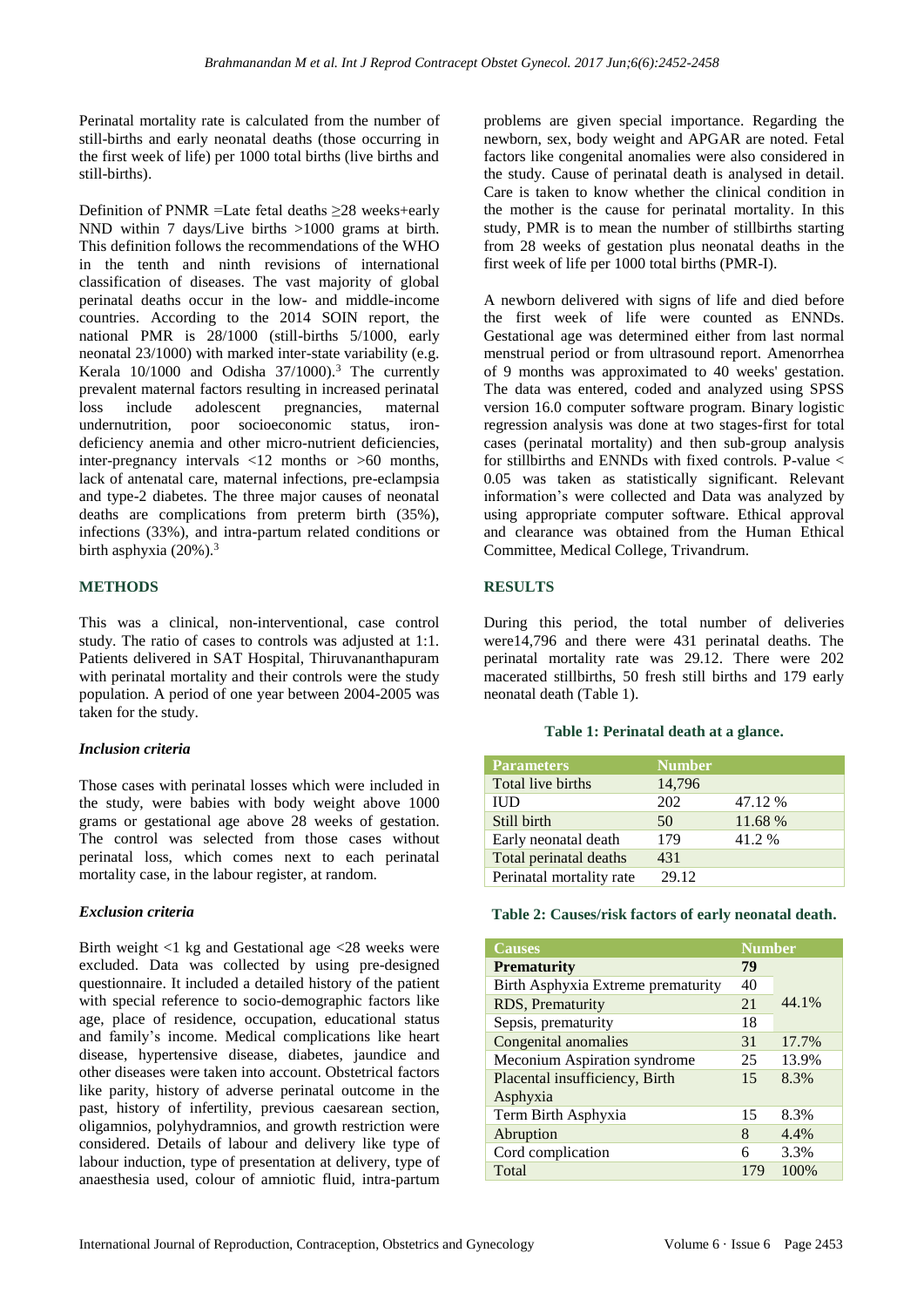Of the 431 perinatal deaths, 386 were singletons and 45 were multiples. Table 2 shows the distribution of risk factors/causes of early neonatal death.

**Table 3: Significant socio-demographic risk factors.**

| <b>Risk factor</b>           | $\chi^2$ | Р     | OR    | CI    |        |
|------------------------------|----------|-------|-------|-------|--------|
| Socio-<br>economic<br>status | 12.91    | 0.012 | 1.661 | 1.146 | 2.408  |
| Education<br>status          | 9.0      | 0.029 | 1.392 | 0.974 | 1.990  |
| Referral<br>status           | 100.357  | 0.000 | 5.537 | 3.887 | 7.886  |
| Late<br>registration         | 7.266    | 0.007 | 4.795 | 1.368 | 16.811 |
| <b>Birth</b><br>interval     | 3.806    | 0.050 | 1.867 | 1.990 | 3.521  |

Socio-demographic risk factors found to be significant in the study is described in Table 3. Mean age of cases were 25.6 years and that of controls were 25.1 years. Maximum number of cases and controls were between 21-29 years. The two groups are statistically comparable with respect to age distribution. Association between place of residence and perinatal mortality has been found to be comparable in both groups. There are more number cases in low socio economic status group and the observation is statistically significant. Controls are generally better educated than cases and the observed difference is statistically significant. The study groups were comparable with respect to religion and caste. Nearly half of the cases are booked outside i.e. referred from outside. Referred cases have higher perinatal

mortality rate and the observations is statistically significant (Figure 1).



 $\chi^2$ =100.357; df-2; P-0.000

#### **Figure 1: Referral status.**

Patients with lesser number of antenatal visits are observed have an increased incidence of perinatal mortality and the difference is statistically significant. Controls generally have early antenatal registration than cases and the observed difference is statistically significant.

#### **Table 4: Period of gestation.**

|              | <b>Case</b> | $\frac{0}{\pi}$ | <b>Control</b> | $\frac{0}{n}$ |
|--------------|-------------|-----------------|----------------|---------------|
| $<$ 37 weeks | 272         | 65.5            | 43             | 10.4          |
| $\geq$ 37    | 143         | 34.5            | 372            | 89.6          |
| Total        | 415         | 100             | 415            | 100           |

|                          | <b>Cases</b>   | $\frac{6}{6}$ | <b>Control</b> | $\frac{0}{0}$            | $\chi^2$       | P value                  |
|--------------------------|----------------|---------------|----------------|--------------------------|----------------|--------------------------|
| No disease               | 277            | 66.7          | 326            | 78.6                     |                |                          |
| Maternal disease present | 138            | 33.3          | 89             | 21.4                     | 14.559         | 0.000                    |
| <b>G.HTN</b>             | 90             | 21.7          | 39             | 9.4                      | 23.87          | 0.000                    |
| Severe pre-eclampsia     | 41             | 9.8           | 10             | 2.4                      | 20.07          | 0.000                    |
| <b>Gestational DM</b>    | 21             | 5.06          | 28             | 6.7                      | 1.06           | >0.05                    |
| GDM on insulin           | 17             | 4.09          | 6              | 1.44                     | 5.411          | 0.020                    |
| Viral jaundice           | 9              | 2.5           | $\overline{2}$ | 0.5                      |                |                          |
| Epilepsy                 | 5              | 1.2           | 5              | 1.2                      |                | ۰                        |
| Thyroid d/s              | 5              | 1.2           | $\mathbf{1}$   | 0.2                      | -              | $\overline{\phantom{0}}$ |
| Severe heart disease     | 4              | 0.9           | $\Omega$       | $\mathbf{0}$             |                | ۰                        |
| <b>TORCH</b> infections  | 4              | 0.9           |                |                          |                |                          |
| Psychiatry               | $\overline{2}$ | 0.5           |                | ۰                        |                |                          |
| Asthma                   |                | 0.2           |                | ۰                        |                | -                        |
| Typhoid malaria          |                | 0.2           |                |                          |                |                          |
| $HIV+$                   |                | 0.2           |                |                          |                | $\overline{\phantom{0}}$ |
| <b>ITP</b>               |                | 0.2           |                | $\overline{\phantom{a}}$ | $\blacksquare$ | ٠                        |
| <b>APLA</b>              |                | 0.2           |                | ۰                        |                | $\overline{\phantom{a}}$ |
| Chicken pox              |                | 0.2           |                |                          |                |                          |
| Morbid obesity           |                |               |                | 0.2                      |                |                          |

#### **Table 5: Distribution of maternal diseases in cases and controls.**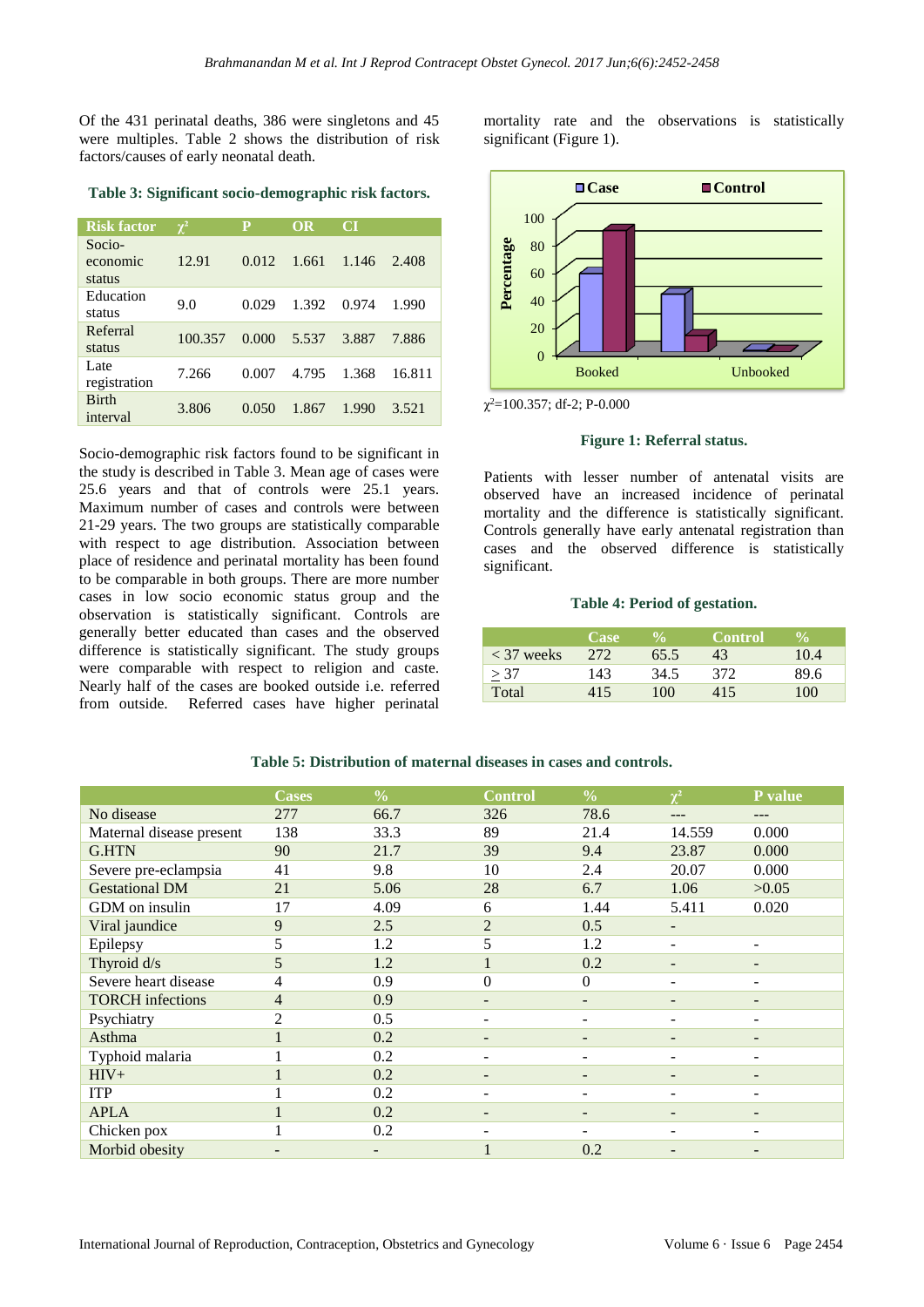Perinatal mortality is comparable between primigravidas and multigravidas. Cases have more previous adverse pregnancy outcome than controls and the finding is statistically significant. Mean period of gestation of cases was 34.32 and that of controls was 38.25 (Table 4).

Prematurity is a significant risk factor for perinatal mortality with OR-16.455, and CI 11.309-23.943. 33% are term perinatal deaths where as 66% are preterm perinatal deaths. Non-vertex presentation had a higher perinatal mortality compared to vertex presentations and the observation was statistically significant. Most of the macerated stillbirths were preterm and in breech presentation and that may be the reason for this finding. There were more number of VBAC and assisted breech deliveries in the case group; especially for macerated stillbirths. Induction of labour does not have any bearing with perinatal mortality.

| <b>Obstetric Complication</b> | <b>Cases</b>   | $\frac{0}{0}$  | <b>Control</b> | $\frac{0}{0}$ | $\chi^2$ | P value                  |
|-------------------------------|----------------|----------------|----------------|---------------|----------|--------------------------|
| <b>IUGR</b>                   | 39             | 9.5            | 11             | 2.8           | 16.68    | 0.000                    |
| <b>IUGR Oligamnios</b>        | 23             | 5.5            | 17             | 4.1           | 0.94     | >0.05                    |
| Mal-presentation              | 41             | 9.9            | 22             | 5.3           | 6.201    | 0.031                    |
| <b>Fibroid Complicating</b>   | 8              | 1.9            | 2              | 0.5           |          | $\overline{\phantom{0}}$ |
| <b>PROM</b>                   | 15             | 3.6            | 36             | 8.7           | 1.774    | >0.05                    |
| <b>PPROM</b>                  | 17             | 41             | 7              | 1.7           |          | -                        |
| $ROM > 24$ hours              | 6              | 1.4            |                | 0.2           |          | $\overline{\phantom{0}}$ |
| <b>AFLP</b>                   | ⇁              | 1.7            |                | 0.2           |          |                          |
| Cholestasis                   | $\overline{2}$ | 0.5            |                | 0.2           |          | $\overline{\phantom{0}}$ |
| Prolonged labour              | 12             | 2.9            | 3              | 0.2           | 9.456    | 0.002                    |
| APH/Placenta previa           | 12             | 2.9            | 3              | 0.7           |          | $\overline{\phantom{0}}$ |
| Polyhydramnios                | 6              | 1.4            | 4              |               |          | -                        |
| Multiple pregnancy            | 29             | $\overline{7}$ |                | 0.2           | 27.113   | 0.000                    |

#### **Table 7: Distribution of intra-partum complications.**

|                           | <b>Cases</b>   | $\frac{0}{0}$ | <b>Control</b>           | $\frac{0}{0}$ | $\chi^2$ | <b>P</b> value           |
|---------------------------|----------------|---------------|--------------------------|---------------|----------|--------------------------|
| No complication           | 302            | 72.8          | 356                      | 86.0          |          | $\overline{\phantom{0}}$ |
| Complications present     | 132            | 31.2          | 47                       | 14.0          | 21.385   | 0.000                    |
| Abruption                 | 41             | 9.8           | 3                        | 0.7           | 34.655   | 0.000                    |
| Prolonged labour          | 12             | 2.9           | 7                        | 1.7           | 9.456    | 0.002                    |
| <b>Fetal distress</b>     | 34             | 8.2           | 24                       | 5.8           | 1.854    | 0.173                    |
| Maternal fever            | 14             | 3.4           | 4                        |               |          |                          |
| <b>PPH</b>                | 6              | 1.4           | 4                        |               |          |                          |
| Obstetric hysterectomy    | 4              | 1%            |                          | 0.2           |          |                          |
| DIC                       | 5              | 1.2           | $\overline{2}$           | 0.5           |          |                          |
| Rupture uterus            | 2              | 0.5           | $\overline{\phantom{0}}$ | -             |          | -                        |
| Scar dehiscence           | $-2$           | 0.5           | $\mathcal{L}$            | 0.5           |          |                          |
| Placenta percreta/accreta | $\overline{2}$ | 0.5           | $\theta$                 |               |          |                          |
| Maternal death            | $-1$           | 0.2           | $\Omega$                 |               |          |                          |

Instrumental delivery and LSCS did not have any bearing with perinatal mortality. Maternal Anemia was not a significant risk factor for perinatal mortality. Patients with maternal diseases are more prone to have adverse perinatal outcomes. Gestational hypertension (GHTN) and Gestational Diabetes Mellitus (GDM) were having significant p value as risk factors for perinatal mortality. There were 41 cases of severe pre-eclampsia and 34 of them presented with macerated stillbirth. There were 7 cases of AFLP, 2 cases of obstetric cholestasis, 5 cases of epilepsy, 5 cases of thyroid disease, 4 cases of severe

heart disease, 4 cases of TORCH infection, 2 psychiatry cases, and one each of chickenpox, malaria, APLA, ITP and HIV with perinatal losses (Table 5).

Patients with obstetric complications have a high chance for adverse perinatal outcome (Table 6). Foetal growth restriction and Abruptio placentae were significant causes for perinatal mortality. Multiple pregnancies were associated with a significant perinatal mortality. 99% of the multiple pregnancies with bad outcome were preterm. Adverse perinatal outcomes are very high in patients with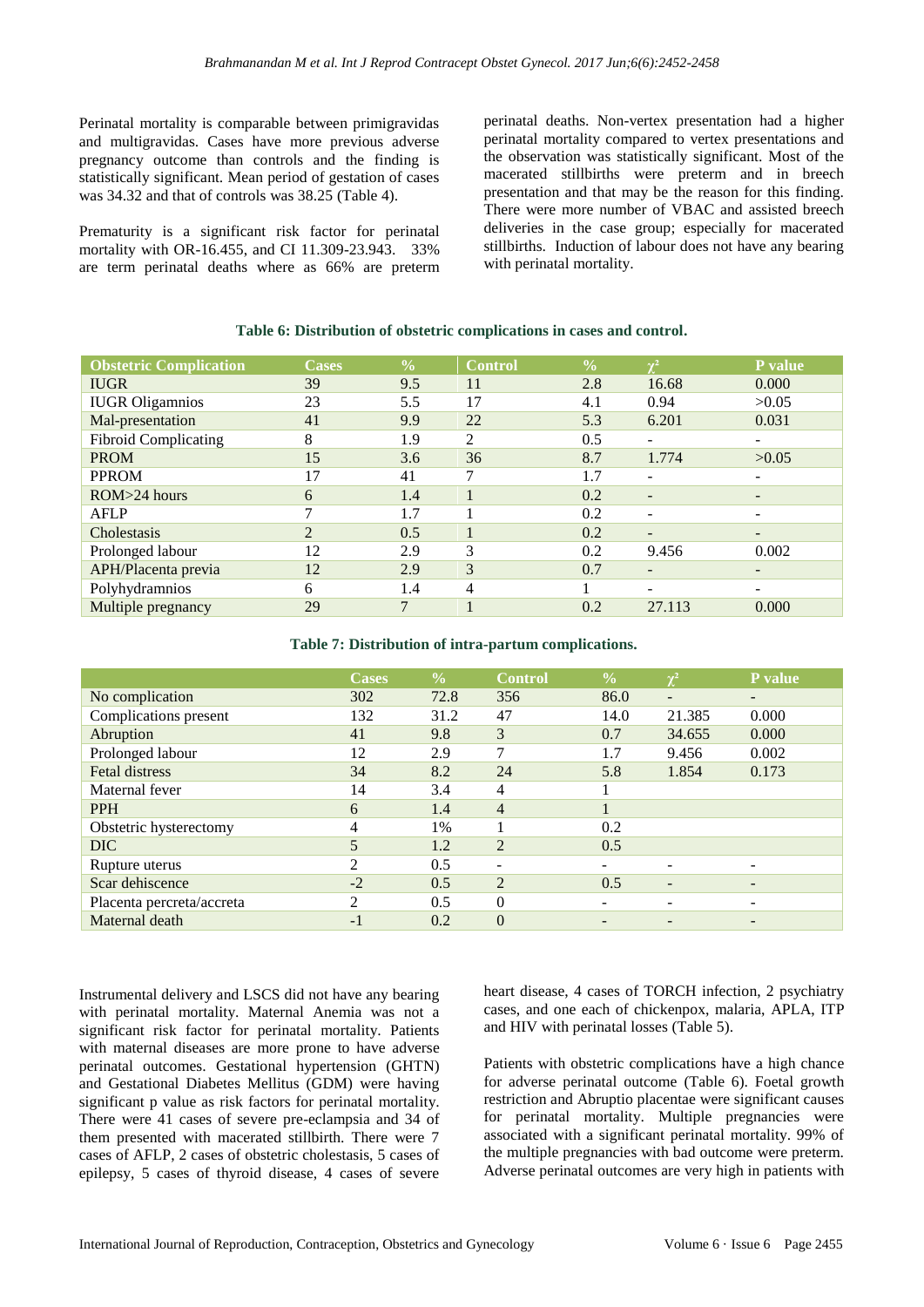intra-partum complications like cord prolapse, meconium staining and the observed result is statistically significant. (Table 7).

# **Table 8: Distribution of birth weight between cases and controls.**

|                | <b>Case</b> | $\frac{6}{10}$ | <b>Control</b> | $\frac{6}{10}$ |
|----------------|-------------|----------------|----------------|----------------|
| $1-2$ kg       | 301         | 69.5           | 35             | 8.7            |
| $2.1 - 2.4$ kg | 43          | 9.9            | 46             | 11.2           |
| $2.5 - 3.4$ kg | 78          | 18.6           | 278            | 66.9           |
| $>3.5$ kg      | Q           | 2.0            | 55             | 13.2           |
| Total          | 431         | 100            | 415            | 100            |

Low birth weight was a significant risk factor for perinatal mortality (Table 8). Congenital anomalies are found to be a significant risk factor for perinatal mortality. 72 (16.4%) of the 431 deaths had been due to congenital anomalies. 12.3% of macerated stillbirths, 30% of fresh stillbirths and 17.9% of early neonatal deaths were complicated by congenital anomalies.

CNS anomalies are the common anomalies found in perinatal deaths. 95% of early neonatal deaths were on day one. Though there are an increased number of male perinatal losses, the difference is not statistically significant. The significant obstetric risk factors are outlined in Table 9.

# **Table 9: Significant obstetric risk factors.**

|                                 | $\gamma^2$ | P value | OR     |        | CI      |
|---------------------------------|------------|---------|--------|--------|---------|
| Adverse pregnancy outcome       | 4.894      | 0.027   | 1.508  | 1.046  | 2.175   |
| Prematurity                     | 268.30     | 0.000   | 16.455 | 11.309 | 23.943  |
| Mal-presentation                | 6.201      | 0.031   | 1.958  | 1.145  | 3.350   |
| Maternal disease                | 14.559     | 0.000   | 1.825  | 1.337  | 2.490   |
| <b>Gestational hypertension</b> | 23.87      | 0.000   | 2.67   | 1.782  | 3.999   |
| <b>Gestational diabetes</b>     | 5.411      | 0.020   | 2.912  | 1.136  | 7.460   |
| Obstetric complications         | 18.926     | 0.000   | 1.787  | 1.374  | 2.323   |
| Preterm labour                  | 26.6       | 0.000   | 7.271  | 3.048  | 17.346  |
| <b>IUGR</b>                     | 16.68      | 0.000   | 3.809  | 1.923  | 7.541   |
| Multiple pregnancy              | 27.113     | 0.000   | 31.104 | 4.217  | 229.411 |
| Intra-partum complications      | 21.385     | 0.000   | 2.861  | 1.656  | 4.942   |
| Abruption                       | 34.655     | 0.000   | 20.213 | 4.839  | 84.438  |
| Low birth weight                | 305.031    | 0.000   | 15.507 | 11.121 | 21.622  |
| Congenital anomalies            | 45.260     | 0.000   | 6.752  | 3.605  | 12.645  |

# **DISCUSSION**

This study demonstrated that the PMR was nearly twofold of the state PMR estimated for 2005.<sup>4</sup> This is probably because most of the mothers of the cases in this study and other hospital based studies came referred very late and with serious obstetric complications.<sup>5,6</sup> As a result, such hospital based perinatal death studies may not reflect, but may overestimate the actual perinatal mortalities at the community level, due to selective referral bias.7,8

In a similar study by Bai NS et al in the same hospital between 1986-87, the PMR was  $42.75$ .<sup>9</sup> The leading causes of death were birth asphyxia (31.28%), prematurity (15.6%), congenital malformations (8.4%), and infections (7.2%). The trends have changed in 15 years and in the present study, when subjected to multivariate analysis, only prematurity and low birth weight were found to be highly significant. This reflects the quantum leap in maternal and child health care in Kerala. This remarkable finding is in concordance to many other studies from the developed nations.Nearly two-third of the total perinatal deaths were preterm, and the association of preterm delivery with higher rate of perinatal mortality is well noted in several studies.10-13 Lucy D et al in their study from Orissa, described that prematurity accounted for 42.5% of perinatal mortality rate.<sup>15</sup> Ravikumar et al in his study on stillbirth rate in a tertiary care hospital, described that 74.6% were low birth weight and 48.4% were preterms.<sup>16</sup> Ashton in his study states that in conjunction with low birth weight, prematurity has been the leading cause of neonatal death in African-American newborns.<sup>1</sup>

Mukherjee SB et al in their recent study described that the socio-demographic factors resulting in increased perinatal loss include adolescent pregnancies, maternal undernutrition, poor socioeconomic status, irondeficiency anemia and other micro-nutrient deficiencies, inter-pregnancy intervals <12 months or >60 months and lack of antenatal care.<sup>18</sup> Present study had similar findings. But the exceptions to be noted are that iron deficiency anemia and adolescent pregnancies were not found to be significant risk factors for PMR in our study. Shah D and co-workers in their perinatal audit for FOGSI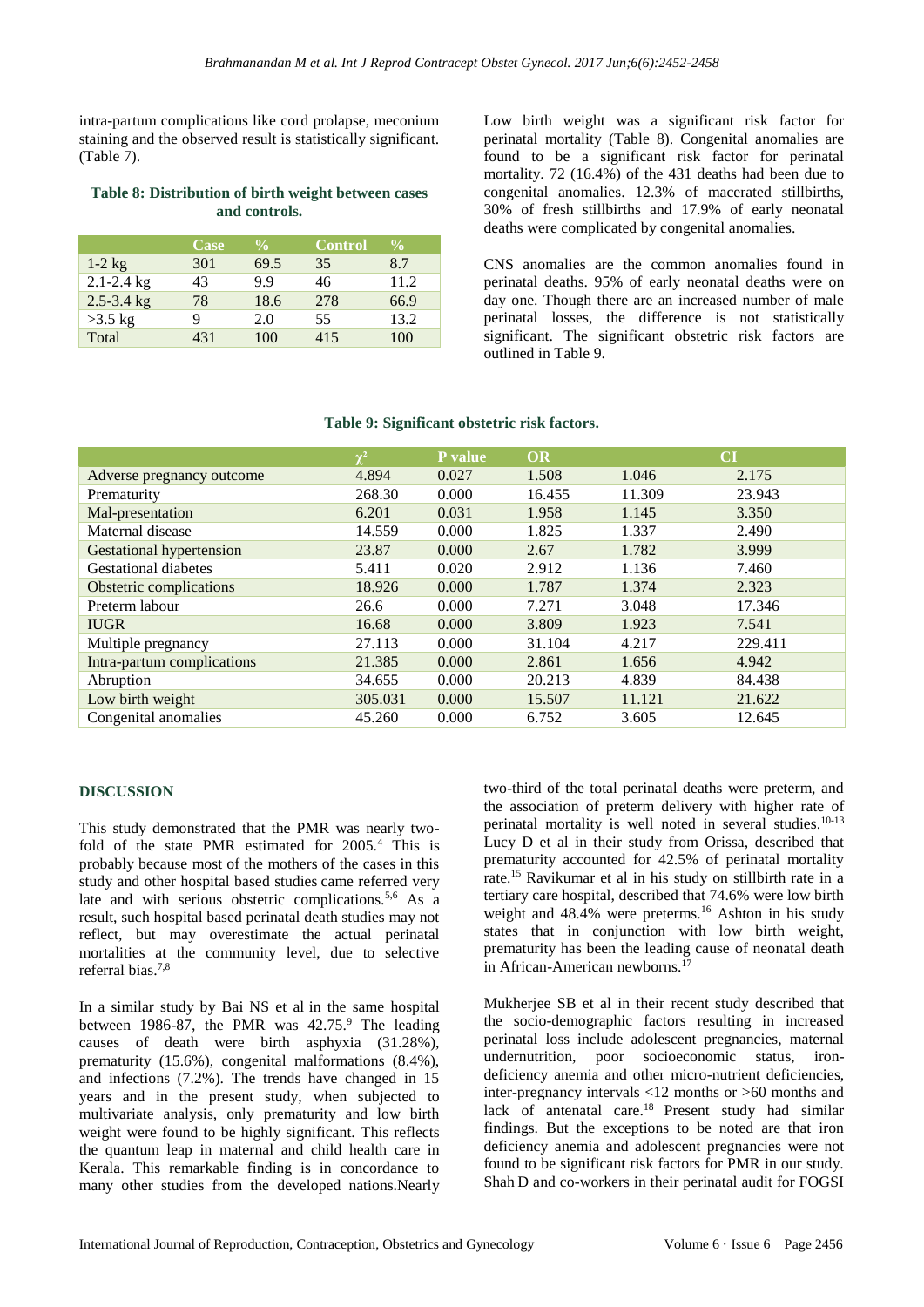described a 7-fold increase in the risk of perinatal death in the presence of an obstetric complication, irrespective of its nature.<sup>19</sup> In this study, the common obstetric complications associated with preterm births were G.HTN, Preterm labour, APH, Multiple Pregnancy and PROM which altogether contributed for about two third of all preterm births. Shah D et al described that hypertension in the mother increases perinatal mortality by 4.76 times.<sup>19</sup> Ravikumar et al, described that PET accounted for  $18.9\%$  of stillbirths.<sup>16</sup> Das Lucy et al described that PET accounted for 21.9% of stillbirths.<sup>15</sup>

Kuti O et al reports that the high incidence of multiple pregnancies and low birth weight babies are one of the main reasons for the high perinatal mortality rates in Nigeria.<sup>20</sup> Abu-Heija<sup>21</sup> in his study reported abruption as a leading cause of fetal death.<sup>21</sup> Similar observations were made by Duru Shah.<sup>19</sup> Ravikumar et al, in his study, reported that 10.3% of stillbirths had congenital malformations and neural tube defects were the commonest which is similar to the findings of the present study.<sup>16</sup>

# **CONCLUSION**

Improvement of maternal and child health care especially with regard to registration of all pregnant mothers, early identification of high risk cases and timely intervention is the need of the hour. This can be achieved by adequate antenatal visits, promotion of small family norms, nutritional supplementation, appropriate intrauterine monitoring and conduction of delivery by trained personnel along with advanced life support for the sick newborn.

#### **ACKNOWLEDGMENTS**

Authors are deeply indebted to Dr. Sheela T Shenoy, Retd. Professor and Head of the Department, O and G for her keen interest, constant encouragement and valuable suggestions given throughout this study. Authors also express profound gratitude and deep regards to Dr. Santhosh Kumar. S, Professor, Department of Paediatrics, Govt. Medical College, Trivandrum for his exemplary guidance, monitoring and constant encouragement throughout the course of the study.

Authors also express deep sense of gratitude to Dr. Nirmala C, Professor and Head of Department of Obstetrics and Gynaecology for her support and guidance. Authors wish to express their gratitude to Dr. P. K. Babu, Asst. Professor, statistics and Demography for helping us with the analysis. Authors thank other staff members of the department who rendered their help in this study.

*Funding: No funding sources Conflict of interest: None declared Ethical approval: The study was approved by the Institutional Ethics Committee*

# **REFERENCES**

- 1. World Health Organization, author. Neonatal and perinatal mortality: country, regional and global estimates. Geneva, Switzerland; 2006.
- 2. Cousens S, Blencowe H, Stanton C, Chou D, Ahmed S, Steinhardt L et al. National, regional, and worldwide estimates of stillbirth rates in 2009 with trends since 1995: a systematic analysis. Lancet. 2011;377(9774):1319-30.
- 3. Public Health Foundation of India, All India Institute of Medical Sciences, Save the Children. Zodpey S, Paul VK, editors. State of India's Newborns (SOIN) 2014- A Report. New Delhi: PHFI, AIIMS, SC;2014.
- 4. National Family Health Survey-3: Summary of findings. Available from: http://www.nfhsindia.org.
- 5. Sahle-Mariam Y, Berehane Y. Neonatal mortality among hospital delivered babies. Ethiopian J Health Dev. 1997;11(3):279-85.
- 6. Berhan Y, Abdela A. Emergency obstetric performance with emphasis on operative delivery outcome: Does it reflect the quality of care? Ethiopian J Health Dev. 2004;18(2):96-106.
- 7. Naey RL, Dozor A, Tafari N, Ross SM. Epidemiological features of perinatal deaths due to obstructed labour in Addis Ababa. Brit J of Obstet Gyncol. 1977;84:747-50.
- 8. Kidanto HL1, Mogren I, van Roosmalen J, Thomas AN, Massawe SN, Nystrom L et al. Introduction of a qualitative perinatal audit at Muhimbili National Hospital, Dar es Salaam, Tanzania. BMC Pregnancy Childbirth. 2009;9:45.
- 9. Bai NS, Mathews E, Nair PM, Sabarinathan K, Harikumar C. Perinatal mortality rate in a south Indian population. J Indian Med Assoc. 1991;89(4):97-8.
- 10. Daniel B, Hakim LY. Still birth at Tikur Anbessa Hospital a retrospective study. Ethiopian J Health Dev. 2008;2(15):25-34.
- 11. Callaghan WM, MacDorman MF, Rasmussen SA, Qin C, Lackritz EM. The contribution of preterm birth to infant mortality rates in the United States. Pediatrics. 2006;118(4):1566-73.
- 12. Cifuentes J, Bronstein J, Phibbs CS, Phibbs RH, Schmitt SK, Carlo WA. Mortality in low birth weight infants according to level of neonatal care at hospital of birth. Pediatrics. 2002;109(5):745-51.
- 13. Central statistics agency, author. Ethiopia Demographic and health survey (EDHS) Addis Ababa, Ethiopia: CSA; 2005. Available from: www.measuredhs.com/pubs.
- 14. Barros FC, Bhutta ZA, Batra M, Hansen TN, Victora CG, Rubens CE. the GAPPS Review Group, author. Global report on preterm birth and stillbirth  $(3 \text{ of } 7)$ : evidence for effectiveness of interventions. BMC Pregnancy Childbirth. 2010;10(1):S3.
- 15. Lucy D, Umakant S, Niharika P:Perinatal mortality in a referral hospital of Orissa: A 10 year review. J Obstet Gynecol India. 2005;55(6):517-20.